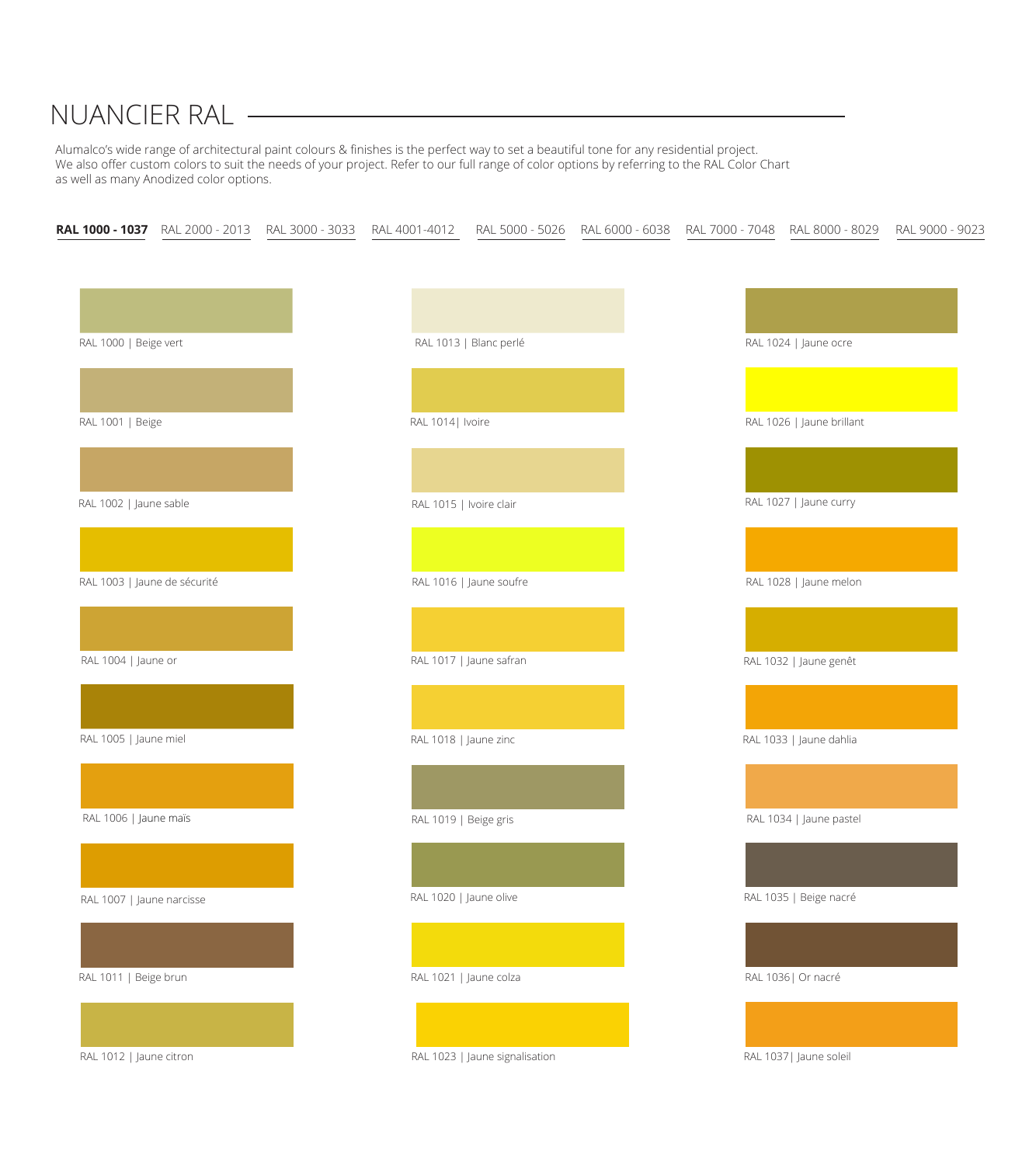

Alumalco's wide range of architectural paint colours & finishes is the perfect way to set a beautiful tone for any residential project. We also offer custom colors to suit the needs of your project. Refer to our full range of color options by referring to the RAL Color Chart as well as many Anodized color options.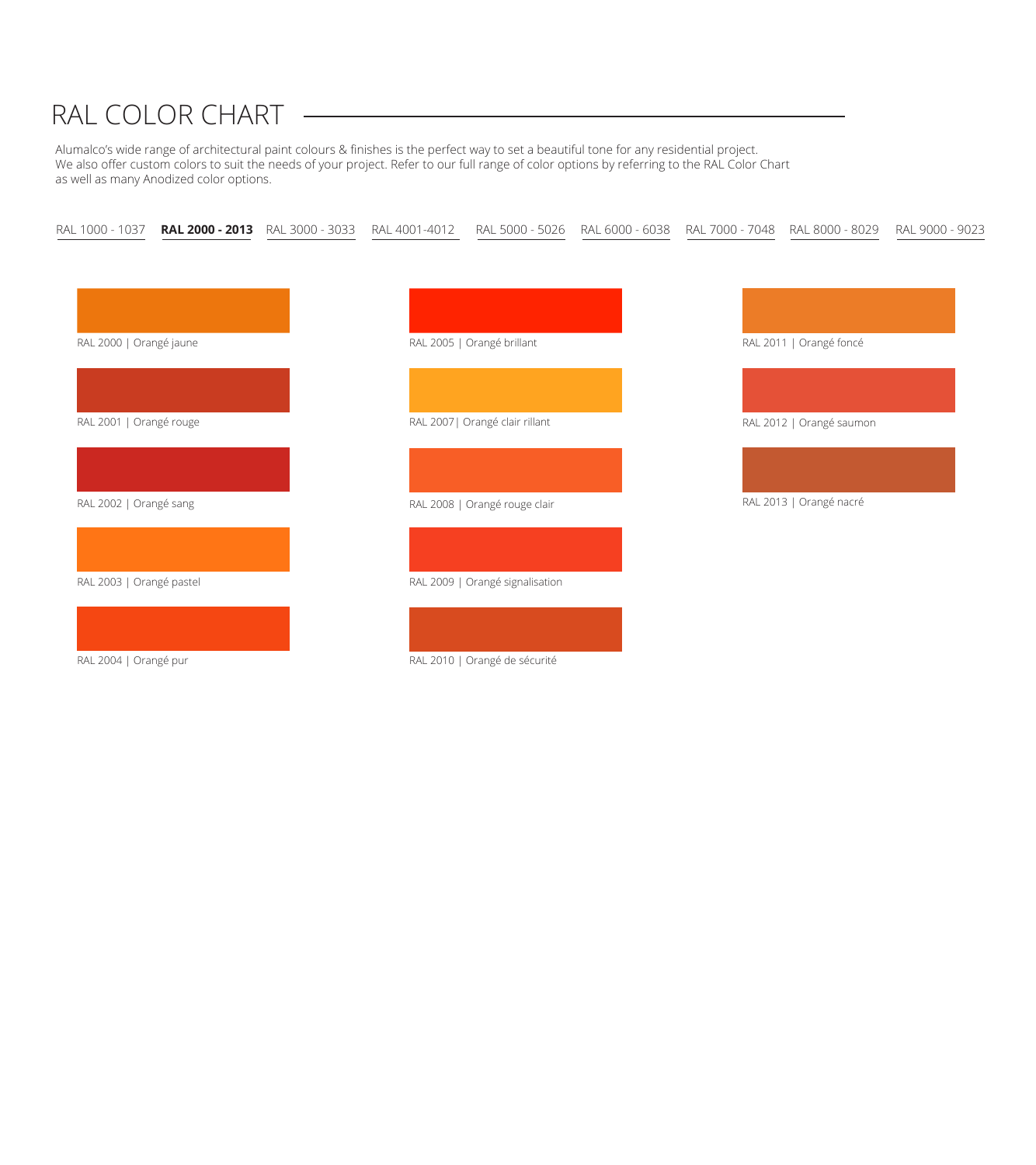### RAL 3018 | Rouge fraise



## RAL 3022| Rouge signalisation



### RAL 3021 | Rouge saumon



### RAL 3024 | Rouge brillant



### RAL 3026 | Rouge clair brillant







### RAL 3007| Rouge noir



RAL 3009 | Rouge oxyde



RAL 3011 | Rouge brun



RAL 3012 | Rouge beige

## RAL COLOR CHART

Alumalco's wide range of architectural paint colours & finishes is the perfect way to set a beautiful tone for any residential project. We also offer custom colors to suit the needs of your project. Refer to our full range of color options by referring to the RAL Color Chart as well as many Anodized color options.

|  |  |  |  | RAL 1000 - 1037 RAL 2000 - 2013 <b>RAL 3000 - 3033</b> RAL 4001-4012 RAL 5000 - 5026 RAL 6000 - 6038 RAL 7000 - 7048 RAL 8000 - 8029 RAL 9000 - 9023 |  |  |  |  |
|--|--|--|--|------------------------------------------------------------------------------------------------------------------------------------------------------|--|--|--|--|
|--|--|--|--|------------------------------------------------------------------------------------------------------------------------------------------------------|--|--|--|--|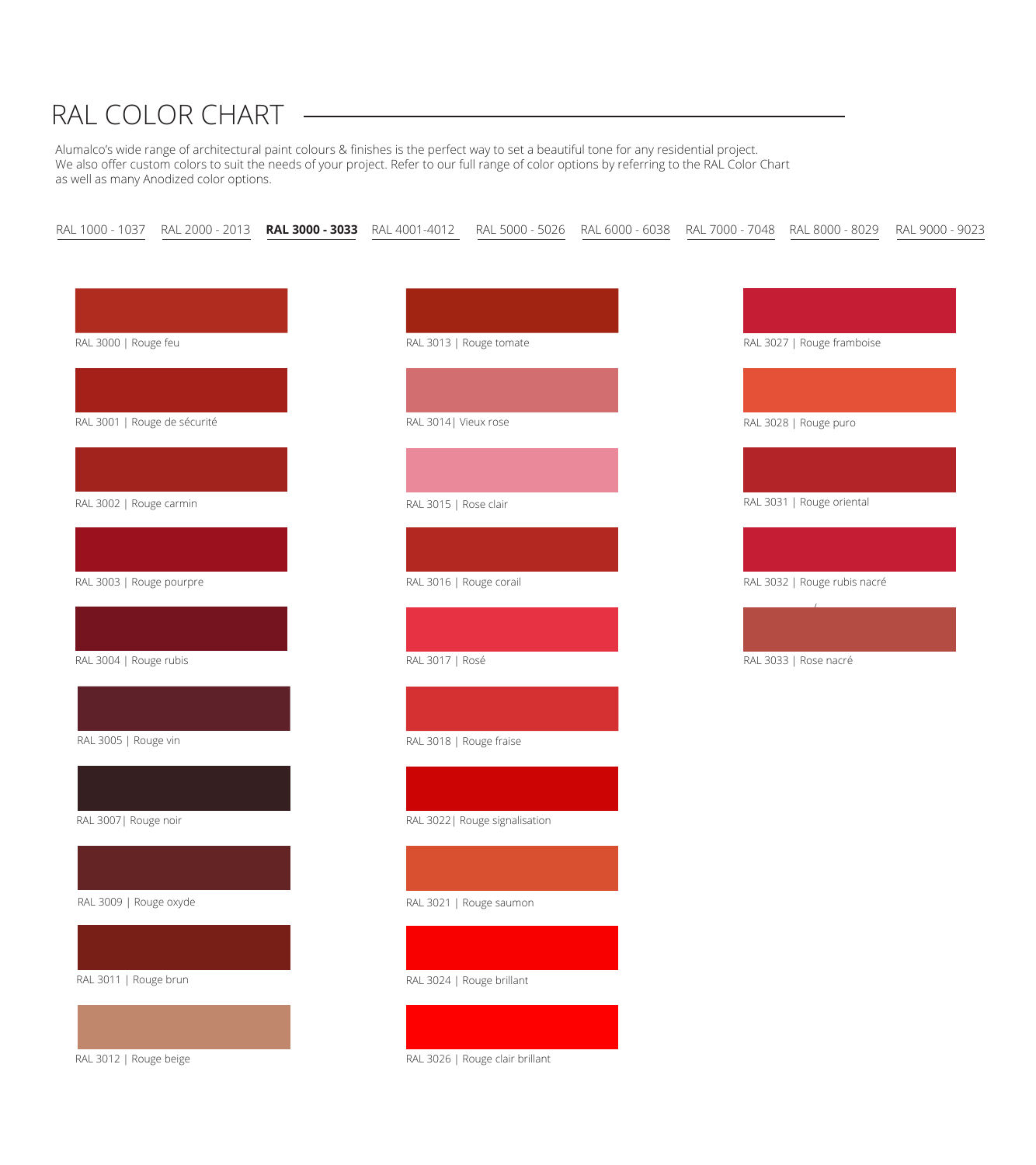

Alumalco's wide range of architectural paint colours & finishes is the perfect way to set a beautiful tone for any residential project. We also offer custom colors to suit the needs of your project. Refer to our full range of color options by referring to the RAL Color Chart as well as many Anodized color options.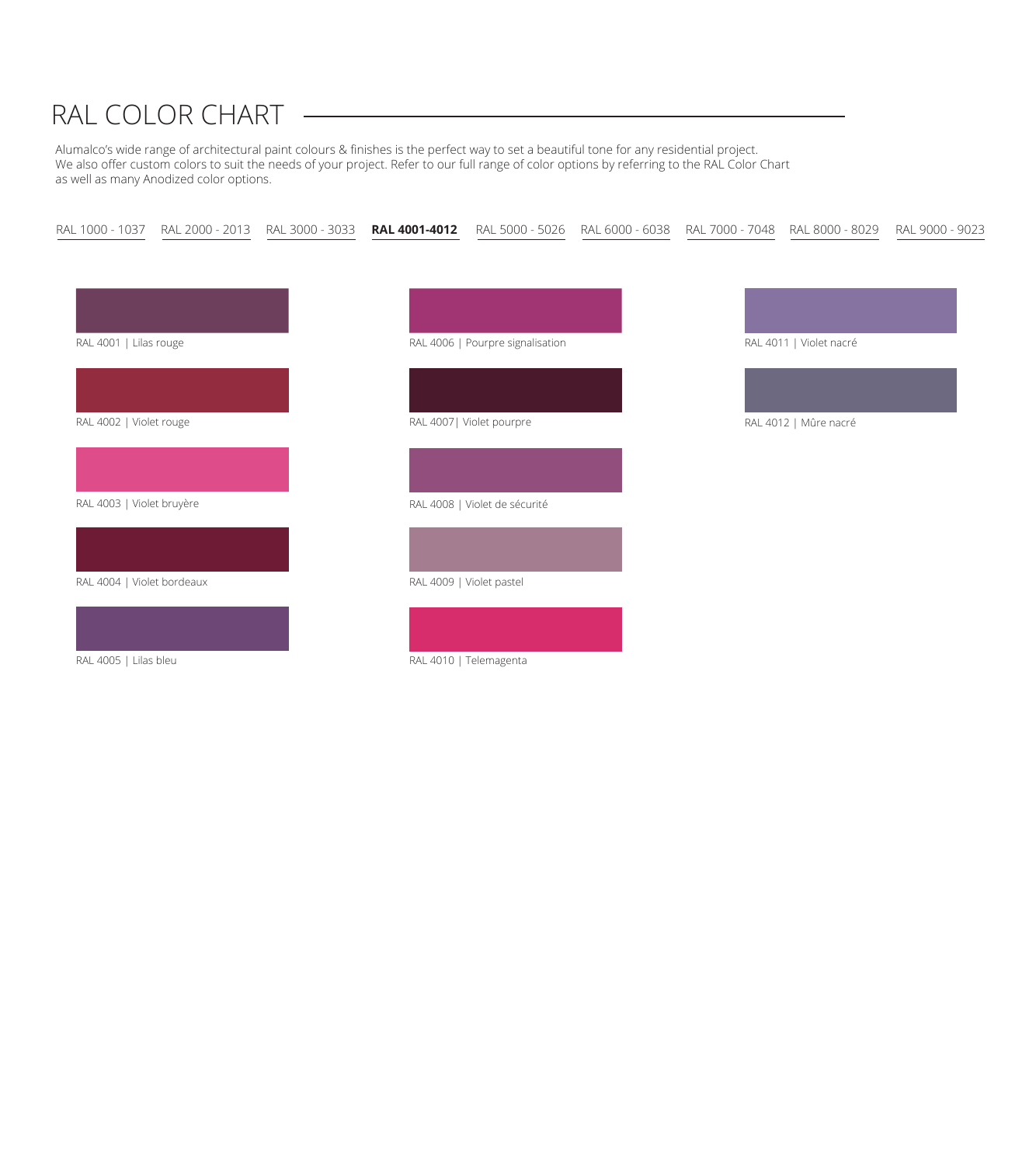RAL 5021 | Bleu d'eau



## RAL COLOR CHART

Alumalco's wide range of architectural paint colours & finishes is the perfect way to set a beautiful tone for any residential project. We also offer custom colors to suit the needs of your project. Refer to our full range of color options by referring to the RAL Color Chart as well as many Anodized color options.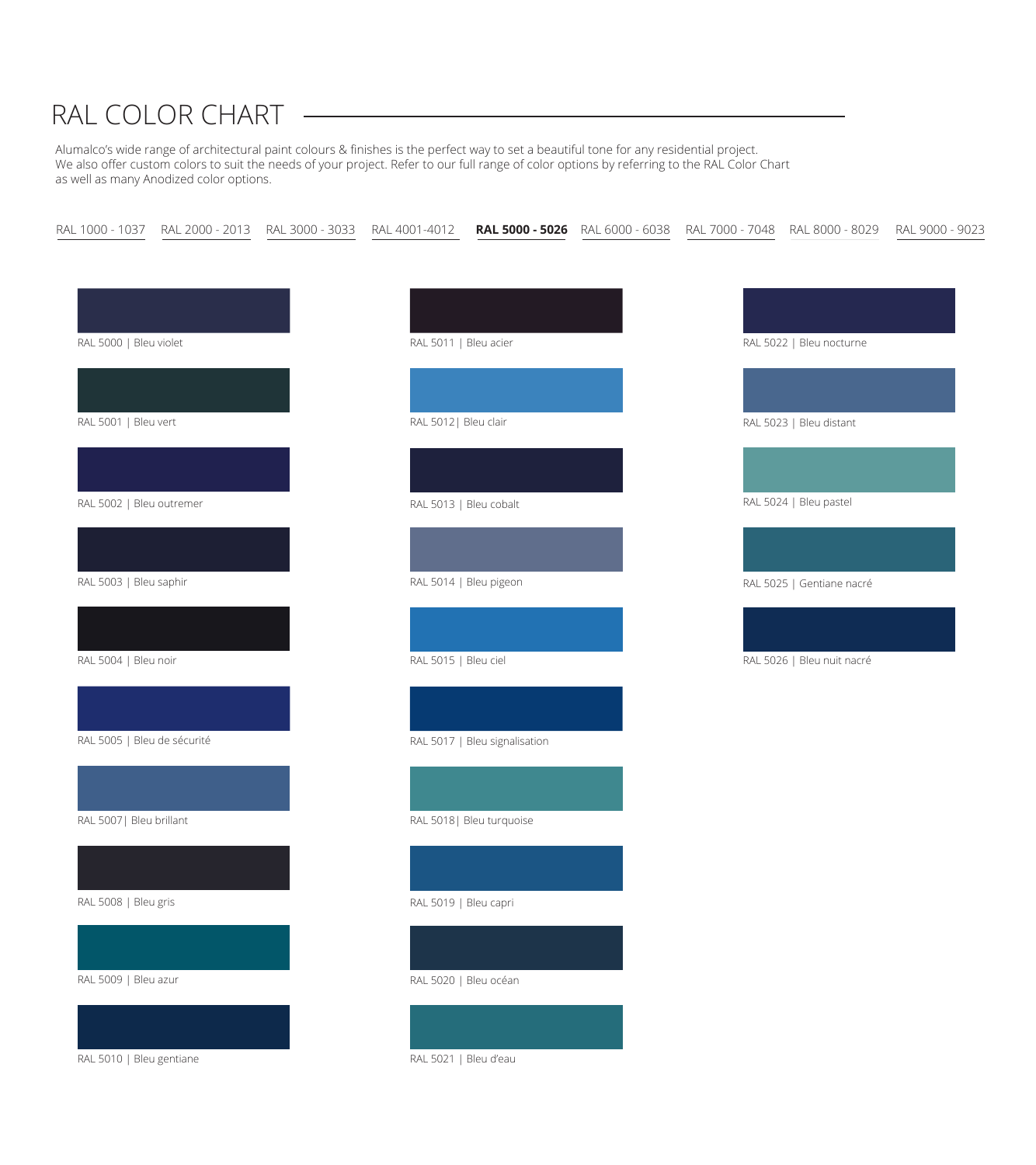Alumalco's wide range of architectural paint colours & finishes is the perfect way to set a beautiful tone for any residential project. We also offer custom colors to suit the needs of your project. Refer to our full range of color options by referring to the RAL Color Chart as well as many Anodized color options.

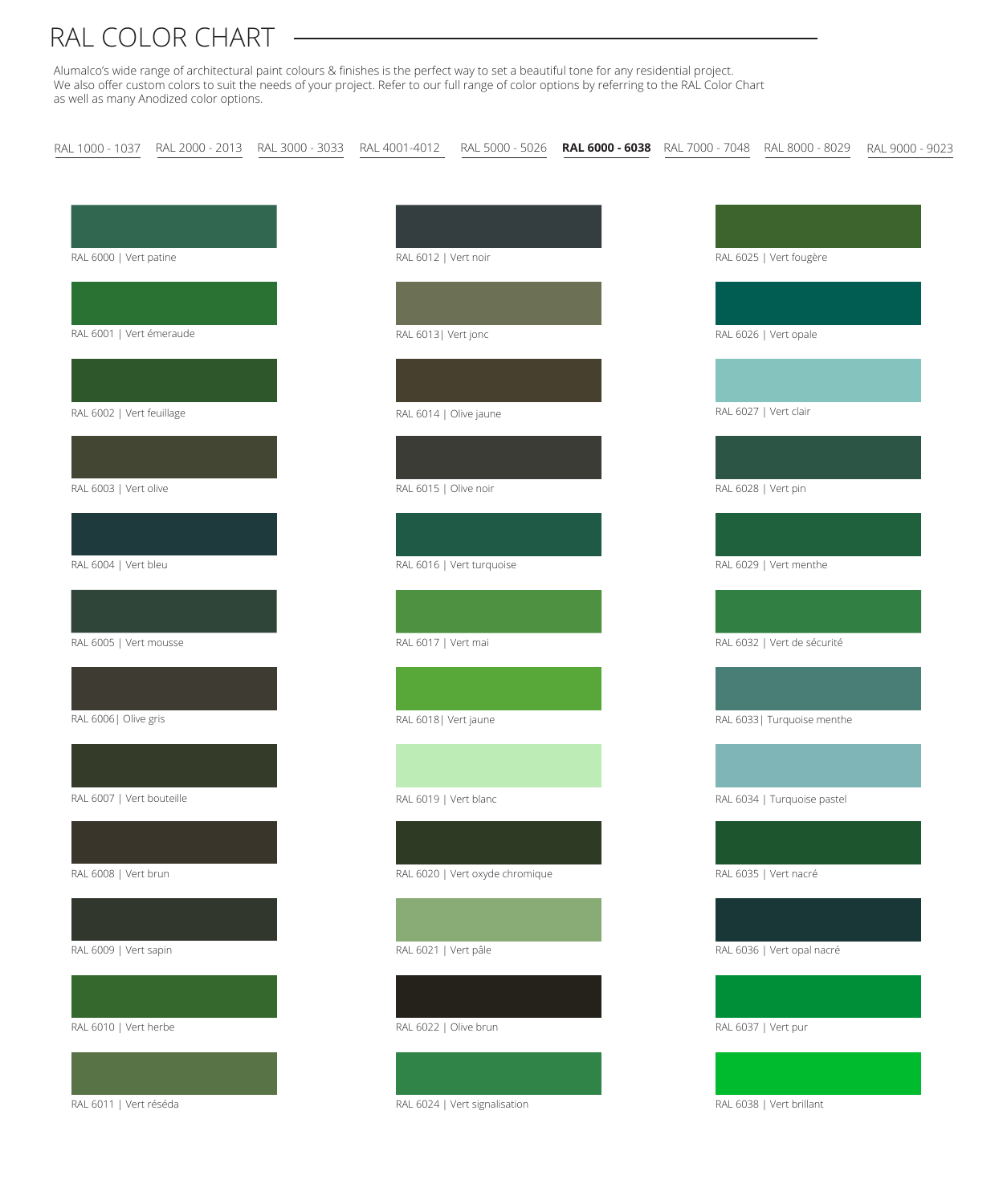Alumalco's wide range of architectural paint colours & finishes is the perfect way to set a beautiful tone for any residential project. We also offer custom colors to suit the needs of your project. Refer to our full range of color options by referring to the RAL Color Chart as well as many Anodized color options.

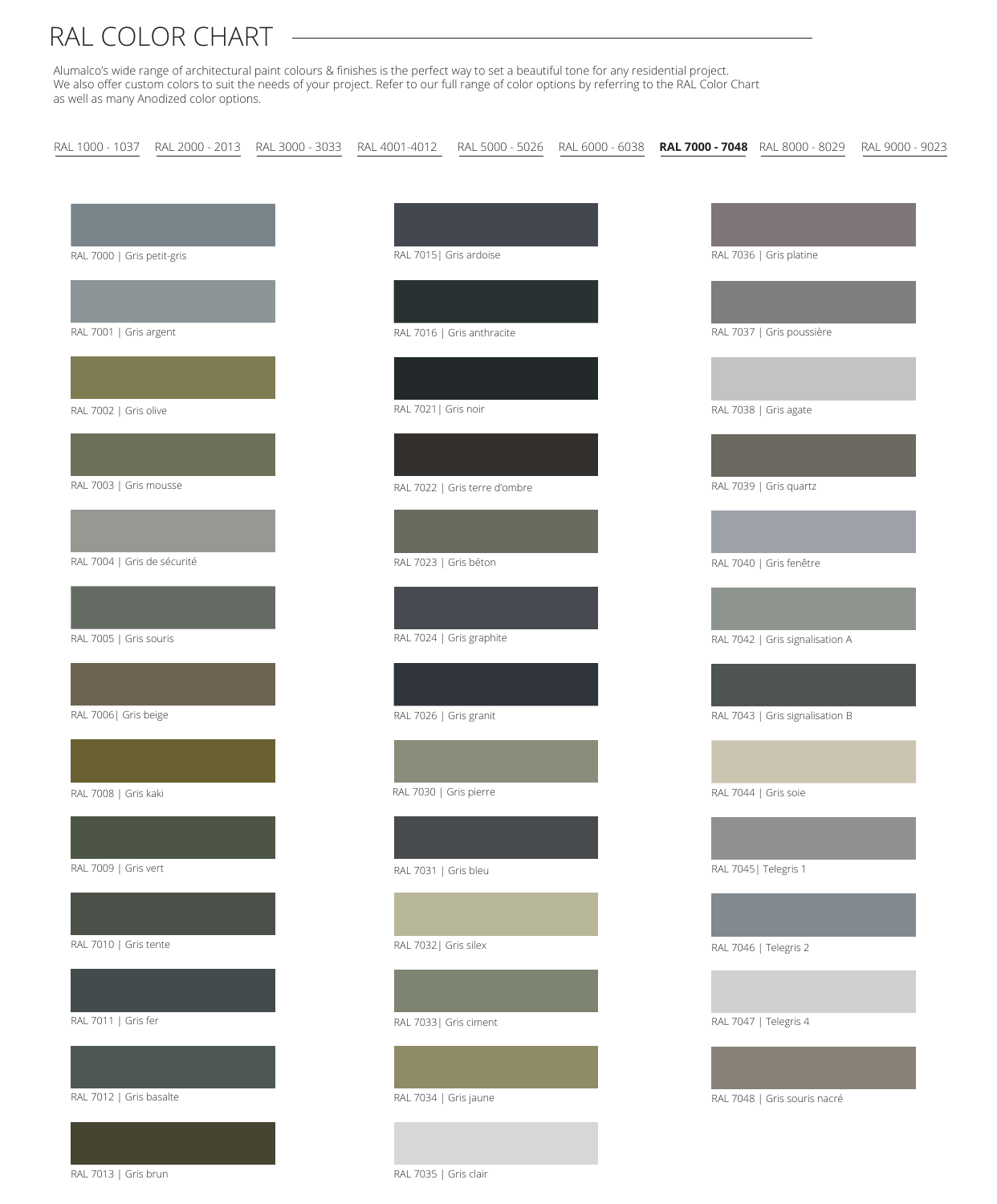Alumalco's wide range of architectural paint colours & finishes is the perfect way to set a beautiful tone for any residential project. We also offer custom colors to suit the needs of your project. Refer to our full range of color options by referring to the RAL Color Chart as well as many Anodized color options.

RAL 1000 - 1037 RAL 2000 - 2013 RAL 3000 - 3033 RAL 4001-4012 RAL 5000 - 5026 RAL 6000 - 6038 RAL 7000 - 7048 **RAL 8000 - 8029** RAL 9000 - 9023

RAL 8000 | Brun vert

RAL 8001 | Brun terre de Sienne



RAL 8002 | Brun de sécurité



RAL 8003 | Brun argile





RAL 8007 | Brun fauve

### RAL 8008| Brun olive

RAL 8011 | Brun noisette

RAL 8012 | Brun rouge



RAL 8014 | Brun sépia



RAL 8016| Brun acajou

RAL 8017 | Brun chocolat

RAL 8019 | Brun gris

RAL 8022 | Brun noir

RAL 8023 | Brun orangé

RAL 8024| Brun beige

RAL 8025 | Brun pâle

RAL 8028 | Brun terre

RAL 8029 | Cuivre nacré